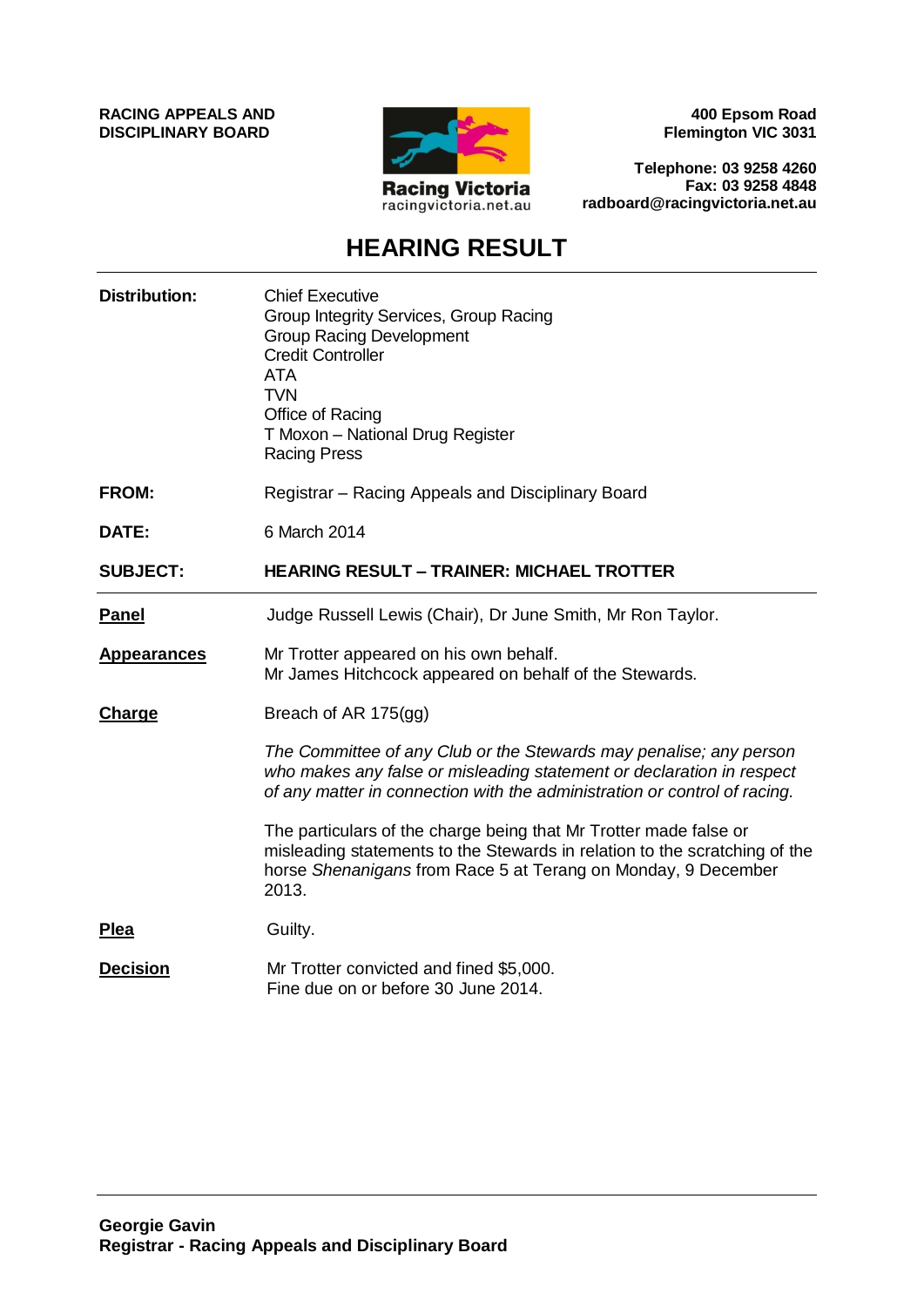# **TRANSCRIPT OF PROCEEDINGS**

# **RACING APPEALS AND DISCIPLINARY BOARD**

\_\_\_\_\_\_\_\_\_\_\_\_\_\_\_\_\_\_\_\_\_\_\_\_\_\_\_\_\_\_\_\_\_\_\_\_\_\_\_\_\_\_\_\_\_\_\_\_\_\_\_\_\_\_\_\_\_\_\_\_\_\_\_

**HIS HONOUR JUDGE R.P.L. LEWIS, Chairman DR J. SMITH MR R. TAYLOR**

#### **EXTRACT OF PROCEEDINGS**

**DECISION**

## **TRAINER: MICHAEL TROTTER**

#### **MELBOURNE**

## **THURSDAY, 6 MARCH 2014**

MR J. HITCHCOCK appeared on behalf of the RVL Stewards

MR M. TROTTER appeared on his own behalf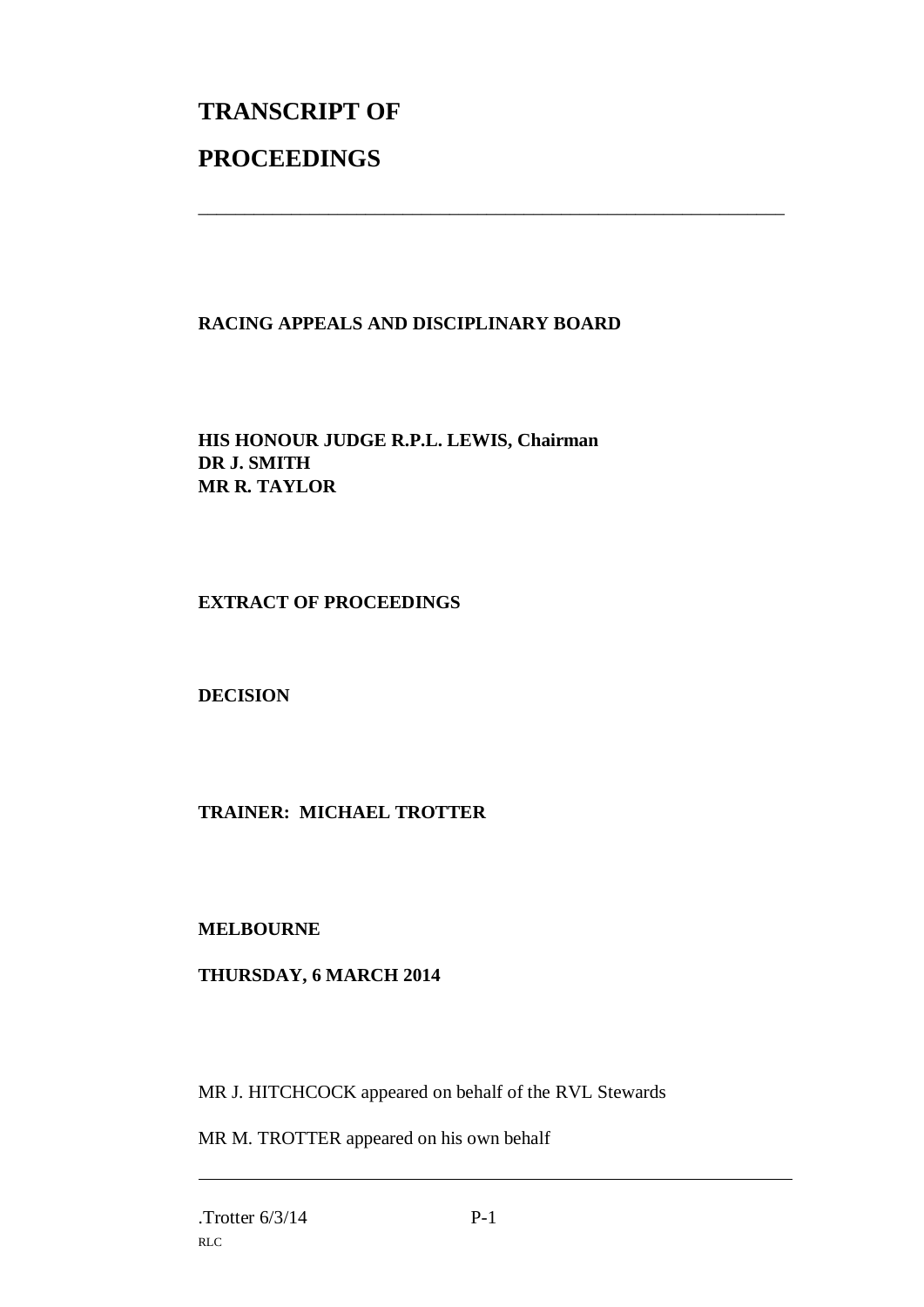CHAIRMAN: Michael Trotter, you have pleaded guilty to a charge laid under Australian Rule of Racing 175(gg). The rule is in the following terms:

*The Committee of any Club or the Stewards may penalise any person who makes any false or misleading statement or declaration in respect of any matter in connection with the administration or control of racing.*

The essential facts relating to the charge are set out in the particulars of the charge and in Mr Hitchcock's evidence relating to the essential details.

In the Board's view, this was an egregious example of this type of offence; (1) the lies were premeditated; (2) you saw fit to use an apprentice rider as part of your deceit; (3) you persisted in the lies when being closely questioned by Mr Hitchcock until you realised that your concocted story had been exposed as pure invention.

The Board has taken into account your plea of guilty and your moral contrition and the fact that you have no relevant prior convictions; indeed, you have no convictions in relation to the Rules of Racing.

This type of offence, particularly by a licensed person, tarnishes the image of racing. In particular, such conduct demonstrates a lack of respect for those in authority, in this case, a senior steward, Mr Hitchcock. The principle of general deterrence is an important sentencing consideration.